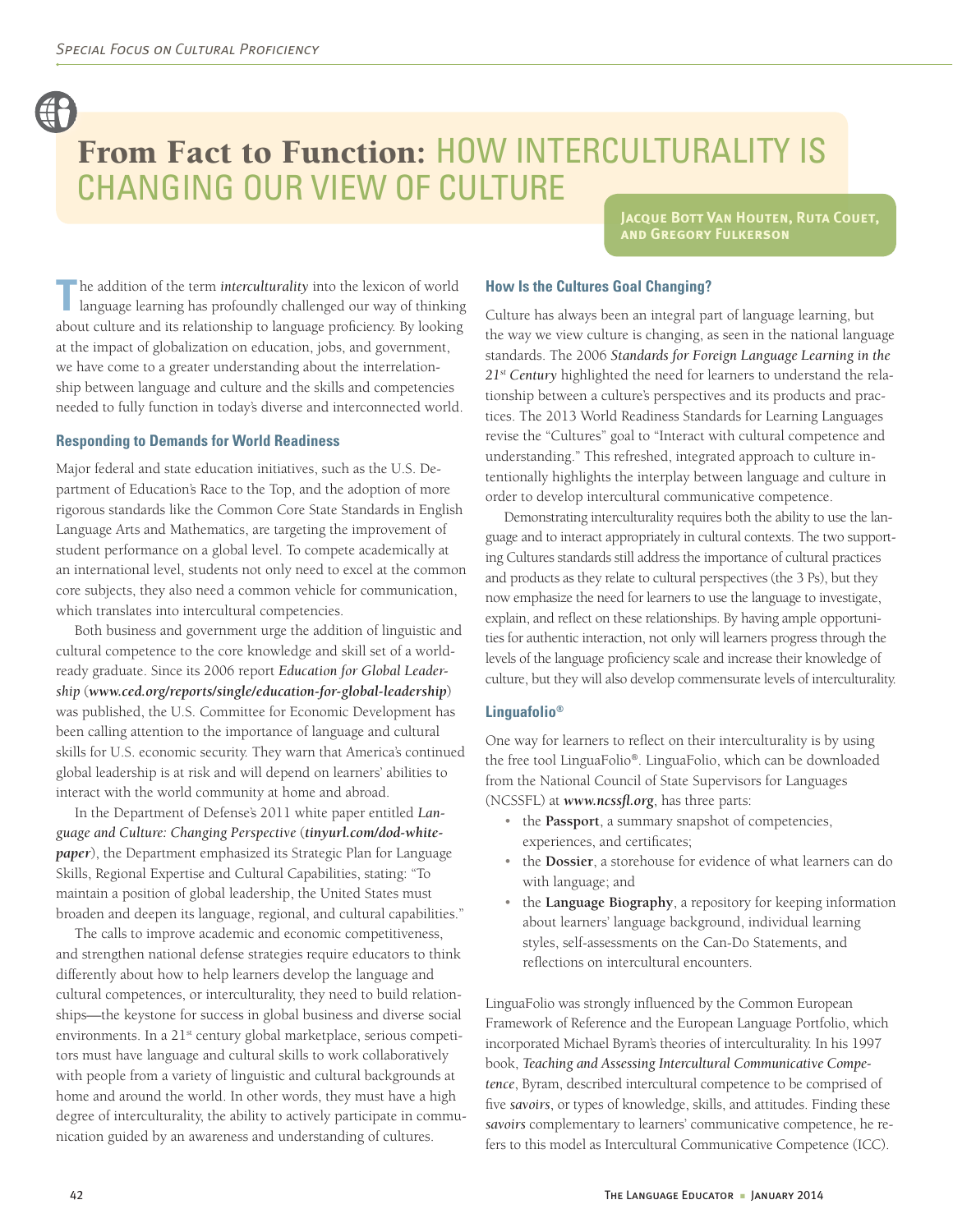When the Language Biography section of LinguaFolio Online (LFO) was designed, the process for examining the *saviors* was simplified. Beginning in middle school, learners are asked to reflect over time on their knowledge, feelings, and actions after experiencing intercultural encounters. Encounters are defined as interactions with the target culture (e.g., people, media, literature), which cause emotional reactions (e.g., frustration, wonder, confusion). Learners could engage in this reflective process in or out of class, in paired discussion, in a journal, or in the online LinguaFolio. Opportunities for encounters for example, might occur during a virtual exchange, with an invited speaker, while interacting with an exchange student or host family, in correspondence, or when working on a collaborative project with a sister school.

First, learners summarize the encounter: what happened, who was involved, and where and when the experience took place. Then, they describe how the experience made them feel: Were they surprised,

frustrated, comfortable, angry, confused, etc.? Next, they examine what they know and don't know about their own and the target culture as it relates to the encounter. Finally, they consider what actions they might take to improve their intercultural competencies, such as anticipating differences/similarities; preparing for specific situations with research; and thinking ahead about vocabulary/language needs. For example, in preparing to send a message to a partner class, learners might want to be prepared for some common language shortcuts used by those native speakers. Or they might research what gifts/flowers are appropriate to offer for certain occasions/situations in advance.

#### **Reflective Process Versus a Scale**

A reflective process is one way of assessing interculturality. Another way is on a proficiency scale. Recognizing the importance of cultural competence in government and military settings, the Foreign Service Institute and Interagency Language Roundtable (ILR) began to use

**Retooling a Lesson** A sample French class scenario from the *Standards for Foreign Language Learning in the 21<sup>st</sup> Century (2006, p. 84) provides* a source for applying the above considerations to determine to what extent a lesson which incorporates culture can actually lead to interculturality.

*Sample Learning Scenario*

#### **Targeted Standards**

Interpersonal Communication Lifelong Learning

Students in Long Island, NY, learn about hockey firsthand from players for the New York Islanders who were born in Canada and raised speaking French. Teacher David Graham, from Plainview Kennedy High School, wants to give his students a French lesson in hockey so he arranges for two players from the Islanders team to address his French students.

The students spend several hours asking questions in French about professional hockey and the players' personal lives. Afterwards, the students attend a specially priced hockey game with their parents as the Islanders play opposite the Montreal Canadiens.

#### **Reflection**

**School and Global Communities:** Students participate in a community activity.

**Lifelong Learning:** Students show evidence of enjoyment of the language.

To retool this learning activity, or others, to meet intercultural competencies, teachers may consider the following:

**Does the activity target a specific range** 

**of language proficiency?** It is impossible to know, as is, but language can-do statements could be used to identify a proficiency range focus. For example:

- Novice—familiar facts, memorized questions: *I can ask about the players' names, backgrounds, positions.*
- Intermediate—short descriptions of a familiar activity, comparisons: *I can ask about the players' routines, a typical road trip, how pro hockey differs from school team hockey.*
- Advanced—a complication, narration, abstract concept: *I can ask about their first game in pro hockey, how they adjust to playing with different players, a time when they experienced disappointment or joy in a game.*

**Does the activity provide background cultural knowledge and context?** Not much is provided, but there are implications for exploring geography, national activities, team names/logos/venues, etc. Learners could investigate the differences in national pride in hockey versus baseball in the United States, what the colors of the Canadiens' uniform represent, what other Canadian teams exist, what foods are sold at the stadium, if school children play on hockey teams, etc.

**Does the activity provide an opportunity for learners to use culturally authentic materials/resources and communicate with speakers of the language?** Learners could access information from the Canadiens' website or online newspapers, participate in a classroom fantasy hockey league, read the short story or watch the film of Roch Carrier's *Le Chandail*, listen to a portion of a hockey game broadcast from Montreal, go to a Montreal school website to learn about school hockey teams, etc. Learners are asked to pose question to the players.

**How is the blending of language performance and cultural knowledge (interculturality) assessed?** This depends on what interculturality can-do statements were used as learning goals. For example, an interpersonal assessment activity might be the recorded interview between learners and the players. The task would include a rubric that includes both linguistic and cultural knowledge and the degree to which learners are successful in their communication.

**Are learners given time and guidance to self-assess and reflect on their interculturality?** Time and opportunity should be provided for learners to reflect on their experiences and self-assess on learning targets they set for themselves and their teacher set for learning outcomes.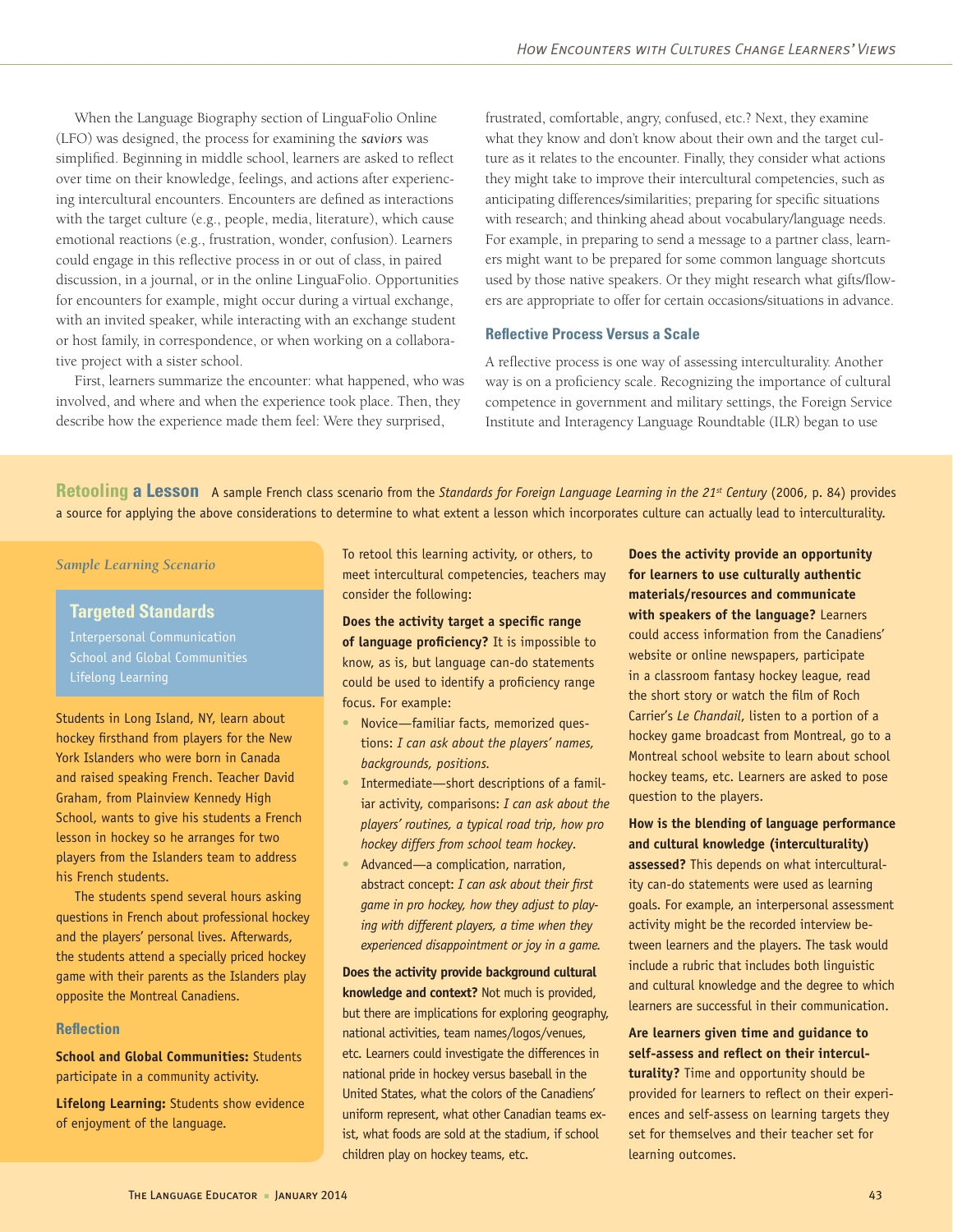performance-based descriptors as early as 1955 to evaluate the ability to function successfully in other cultures. The descriptors characterize competence in intercultural areas of: range of context, awareness of cultural differences, tasks and functions, culturally appropriate behavior, dealing with taboos, and literacy.

#### **State Initiatives**

The states have been a catalyst for moving the agenda of assessing interculturality forward. In 2009, New Jersey published its Core Curriculum Content Standards for World Languages (*www.state. nj.us/education/aps/cccs/wl/*), in which the communication and culture standards were combined into one standard that includes both linguistic and cultural content statements.

Shortly thereafter the Kentucky Department of Education built upon New Jersey's single standard and took the bold step of using the can-do statements from LinguaFolio as its state's language competencies' benchmarks and indicators. They addressed intercultural competencies by using LFO's version of Byram's reflective process.

In 2011 South Carolina partnered with Kentucky to revise each state's respective standard document. At the same time NCSSFL and ACTFL began their collaboration to align the LinguaFolio language can-do statements with the 2012 ACTFL Proficiency Guidelines.

Kentucky and South Carolina both adopted the NCSSFL-ACTFL Can-Do Statements for their state documents and, together, developed a set of proficiency-based can-do statements for interculturality. Other states involved in a standards revision process are considering doing the same.

In the same way that the three modes of communication (interpersonal, interpretive, and presentational) establish the foundation for the states' linguistic competencies, three intercultural competencies lay the foundation for intercultural can-do benchmarks, indicators, and learning targets. They are:

- **Investigation of Cultural Products & Practices (CPP)** I can use my language skills to investigate the world beyond my immediate environment.
- **Understanding of Cultural Perspectives (CP)** I can use my language skills to recognize and understand others' ways of thinking as well as my own.
- **Participation in Cultural Interaction (CIA)** I can use my language skills and cultural understanding to interact in a cultural context other than my own.

Scaled to the ACTFL proficiency levels, the benchmarks, such as: *I can function at a survival level in some cultural contexts* describe what learners can do in a broad sense in the language and with their knowledge of culture in various proficiency ranges (e.g., Novice, Intermediate, Advanced). Indicators, such as: *I can imitate some simple patterns of behavior and language in familiar situations across cultures* are more specific and can serve as unit goals. Sample learning targets are more precise: *I can sometimes identify what is culturally appropriate to say and do in gift-giving situations, such as a birthday party, New Year's Day, a wedding, etc.,* or *I can recognize and imitate culturally appropriate behavior in a restaurant or other public place.*

### **Classroom-Level Application**

How do teachers address interculturality in the classroom? States with standards that include benchmarks, indicators, and learning targets for interculturality provide teachers and learners can-do competency statements for organizing goal-oriented course curricula, thematic units, and daily lessons. At the end of each list of statements, there is an ellipsis mark as a reminder for teachers to customize statements for their particular purpose and for learners to set their own goals. A checklist of six steps serves as a guide for planning with interculturality in mind through a backward design process.

- **1**. Intentionally set learning targets for language proficiency and intercultural competence.
- **2**. Share learning targets with learners and encourage them to set their own goals.
- **3**. Design performance assessments that integrate language and culture and assess interculturality.
- **4**. Determine appropriate authentic resources (e.g., speakers, media, videos, audio)
- **5**. Provide ample opportunities for learners to interact with native speakers and authentic resources.
- **6**. Create ways for learners to reflect on and self-assess their own progress.

To retool a learning activity to meet intercultural competency standards, teachers may consider the following questions:

**Does the activity target a specific range of language proficiency?** Because of a desire to share our knowledge about and experiences in a culture, teachers may be tempted to present too much cultural information for learners' language proficiency level to handle. When this happens, target language use is often abandoned and teachers slip into English. Expectations for a demonstration of cultural competencies should align with learners' language proficiency level.

**Does the activity provide background cultural knowledge and context?** In order to act and communicate with intercultural competence, learners must first know something about the products and practices of a culture, which often includes facts and concrete information. This knowledge alone does not demonstrate intercultural competence, but it provides a background from which to draw in making decisions about how to act or communicate appropriately. Use of the cultural knowledge can only be applied appropriately if learners are shown models of its use in authentic cultural contexts.

**Does the activity provide an opportunity for learners to use culturally authentic materials/resources and communicate with speakers of the language?** Beyond viewing models of how cultural knowledge can be applied, learners need a variety of opportunities to experience and practice its use in authentic ways. Some examples might be to use culturally authentic games, songs, film clips, websites, etc., rather than those that are translated from English to the target language. Schedule routine Skyped conversations with native speakers. Have students participate in a closed chat with students in a partner school in the target culture. Set up project based-learning